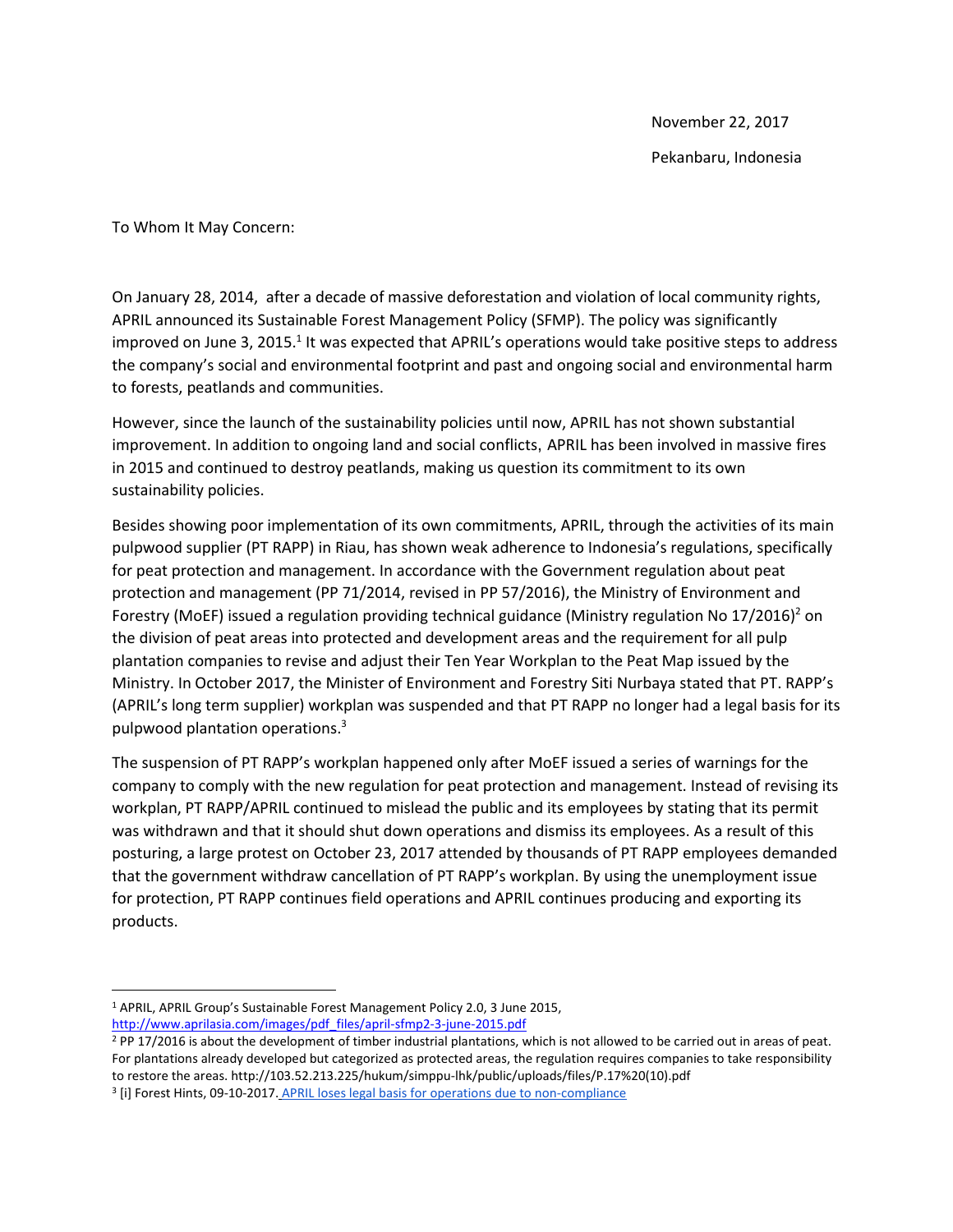PT RAPP/APRIL's disobedience to the Ministry's warnings is added to its ongoing violation of Government regulations by continuing to destroy peat, disrupting the lives of communities, and endangering the climate. This is in addition to the company's past record of unlawful behavior continuing criminal behavior including illegal logging, corruption, fires (in 2015), non-payment of taxes, and reluctance to implement Government regulations (71/2014, revised in 57/2016) on peat protection and management*.* Jikalahari, an NGO in Riau, calculated that APRIL has caused USD 52 billion in losses since it began operations in Riau.<sup>4</sup>

Furthermore, APRIL has a long history of manipulating information and breaking its own commitment by destroying High Conservation Value (HCV) areas and developing new areas on peat.<sup>5</sup>

Given this urgent situation, we, the undersigned organizations, are writing this letter to remind buyers and investors of APRIL to support The Government of Indonesia as well as affected communities and ecosystems by not supporting APRIL and disengaging from any existing support to the company. We also urge all buyers not to purchase from APRIL until it definitely stops all destructive practices, improves seriously its management practices, follows all relevant regulations, and remedy past and ongoing harm to communities and the environment. In addition, we call on civil society, including those organization supporting APRIL's sustainability commitments, to use the documented violations to urge APRIL to meet the requirements under its own commitments (SFMP 2.0), including to protection and sustainable management of peat areas.

Should you need further information or clarification please do not hesitate to contact the following: Woro Supartinah; [worozafira@gmail.com,](mailto:worozafira@gmail.com) Aidil Fitri; [aidilplg@gmail.com,](mailto:aidilplg@gmail.com) Rudiansyah; rudi.jambi@gmail.com

Yours Sincerely,

- 
- 
- 
- 4. Riau Woman Working Group (RWWG), Riau Sri Wahyuni/Director
- 5. Riau Corruption Trial (RCT), Riau Ahlul Fadli/Coordinator
- 6. Yayasan Mitra Insani (YMI), Riau Muslim Rasyid/Director
- 7. Perkumpulan Elang, Riau Janes Sinaga/Director
- 

 $\overline{\phantom{a}}$ 

- 9. Kaliptra Andalas, Riau Romesh Irawan/Director
- 10. Eyes on the Forest (EoF), Riau Nursamsu/Coordinator
- 11. LBH Pekanbaru YLBHI Aditia B. Santoso/Director
- 12. Walhi Jambi, Jambi Rudiansyah/Director
- 13. Akar Foundation, Bengkulu **Erwin Bastin/Director**
- 14. Jaringan Masyarakat Gambut Sumatera/JMGS Albadri Arief/Executive Director

1. Jikalahari, Riau Woro Supartinah/Coordinator 2. Walhi Riau, Riau Riko Kurniawan/Director 3. JMGR, Riau **Islam Islam Islam Islam Isnadi Esman** / Secretary General 8. Hakiki, Riau Akhwan Binawan/Director

<sup>4</sup> On October 23, 2017, Jikalahari released a report about the losses to Indonesia from APRIL's operations in Riau. Those losses were incurred from tax evasion, environmental destruction and corruption. The detailed report can be downloaded at http://jikalahari.or.id/kabar/berita/pt-rapp-dan-april-grup-merugikan-keuangan-negara-dan-kerugian-ekologis-senilai-rp-71224-triliun/

<sup>5</sup> http://www.foresthints.news/govt-punishes-april-business-as-usual-practices-in-peatlands.